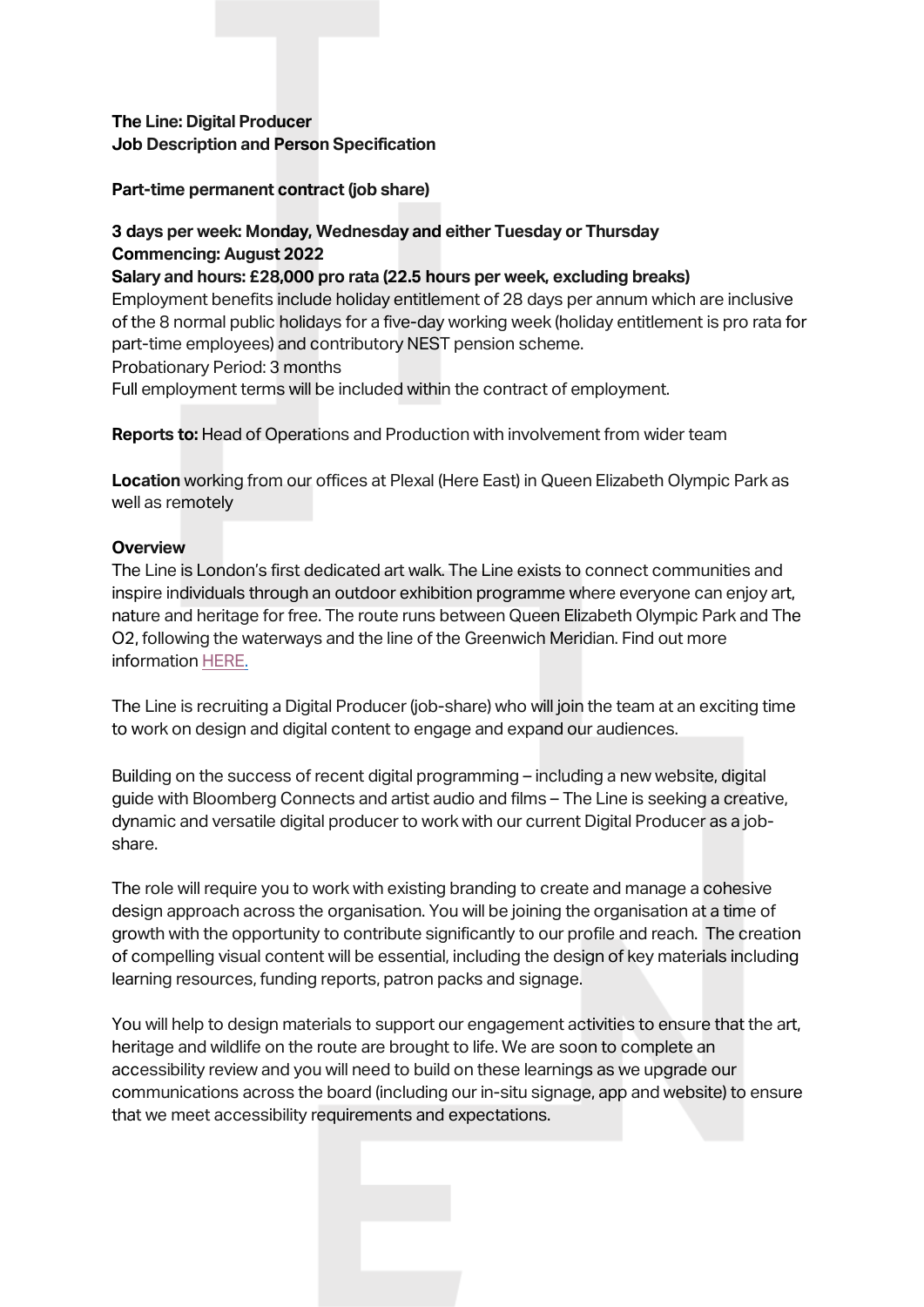## **Purpose of the role**

- To support The Line's mission to engage, educate and inspire the public through digital programming, engagement and distribution
- To build on The Line's existing brand identity and visual language to create standard reporting documents and organisation-wide design protocols
- To design clear, user friendly and accessible resources for a wide range of audiences ranging from teachers, early-stage dementia patients, mental health groups
- To support the documentation and evaluation of The Line's work through compelling graphic content which creates a strong narrative about benefits and impacts (including the use of data visualisation)
- To ensure that The Line is effectively measuring the impact of our digital programming in a way that supports ongoing fundraising and our case for support.

# **Responsibilities**

Design and create new content to include:

- Artwork signage, interpretation panels and acknowledgement boards on The Line
- Patron packs and funding reports to capture and convey the benefits and impacts of The Line (to include data visualisation)
- Audio content for our Bloomberg Connects app (recording and editing) the team will support in the development of this

In addition, on occasion, the role may also include:

- Supporting the development of artist films to document artworks on The Line
- Creating content for social media
- The organisation of events, workshops and panel discussions to enhance digital engagement.

F

As appropriate, you will be the primary point of contact with suppliers in relation to digital programming and you will ensure excellent communication with artists, cultural partners and stakeholders.

Ongoing tasks:

- Work with The Line team to identify digital opportunities to maximise audience reach and engagement with our work
- Update The Line's map as artworks are added / removed
- Update The Line's app with Bloomberg Connects as above
- Photograph works on The Line and film live events and workshops
- Implement recommendations from accessibility audit on signage and across digital platforms
- Develop ideas to supplement existing IRL and digital wayfinding on The Line
- Ensure that The Line's digital content is produced and distributed at the highest quality using the most appropriate digital platforms, tools and presentation methods
- Secure appropriate licensing for any digital distribution

In addition, on occasion, the role may also include:

• Updating The Line's website with new installations, events, collaborations etc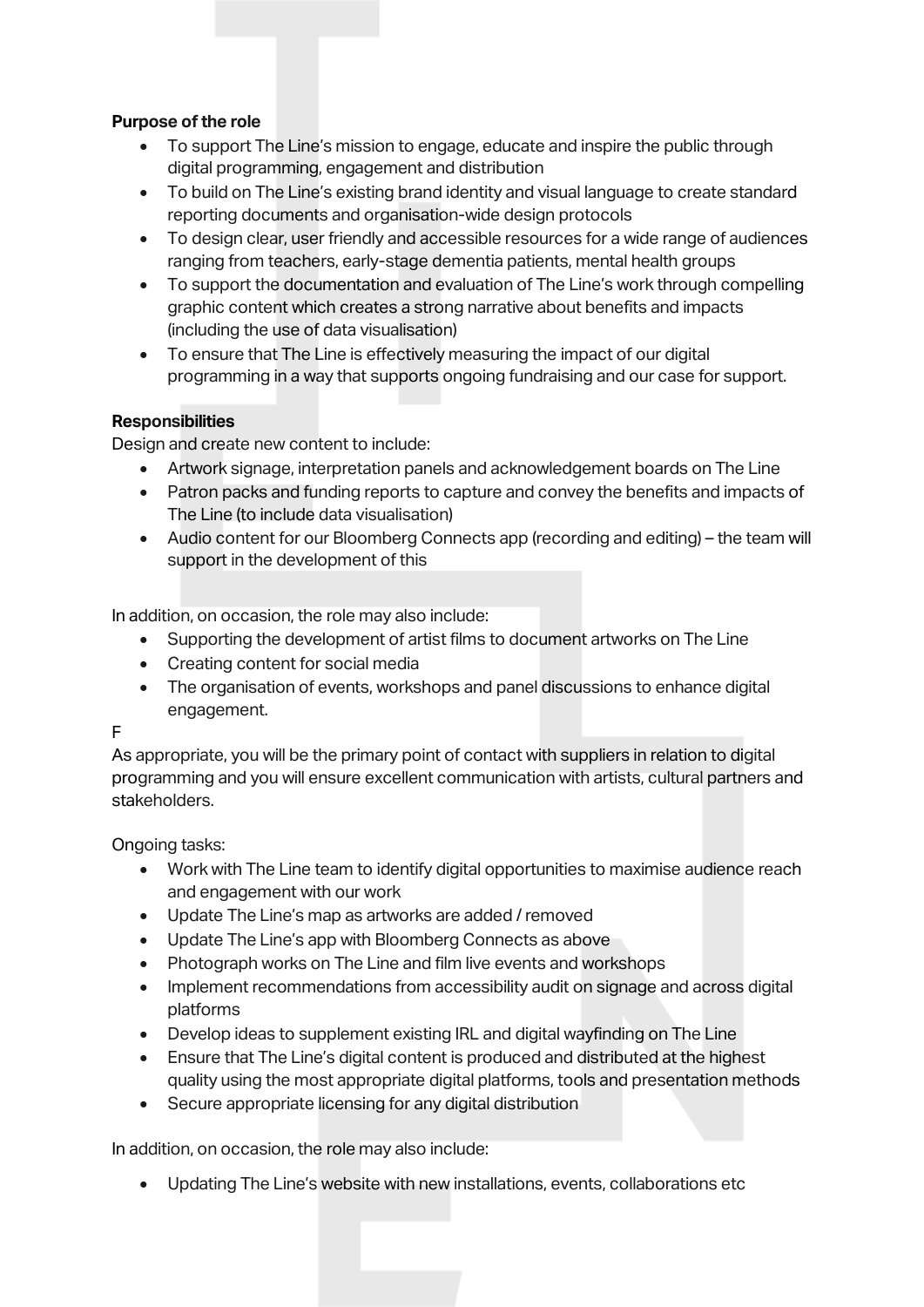- Supporting the promotion of The Line across social media on Twitter, Instagram, Facebook, TikTok and LinkedIn
- Designing Mailchimp mailouts
- Assisting audience development processes by mapping digital interactions across Google Analytics, Mailchimp, Bloomberg Connects and social media platforms

#### **General:**

- Occasionally visit The Line to document and capture projects and events outside as required
- Adhere to The Line policies and support the development of The Line's Digital **Strategy**
- Any other duties as reasonably required

## **About you:**

Essential:

- Graphic design experience
- Proven track record of delivering successful digital content across print, audio and film media
- Experience in the use of InDesign, Illustrator, Adobe Photoshop, CMS, audio and video editing software
- The ability to effectively build on our existing visual identity and design to promote The Line through compelling content and visual narratives
- Experience of managing production of digital and design projects from commencement to delivery
- Experience of producing schedules to ensure programmes are delivered on time
- Resourceful and willing to work as part of a small team with small budgets
- Enthusiastic with a passion for brilliant accessible content, arts and community

## Desirable:

- Educated to degree level preferably in a relevant subject or equivalent work experience
- Demonstrable interest in visual arts
- Experience of expanding audiences for online content
- Experience of using data visualisation to animate reports and policy documents
- Monitoring and evaluation skills
- Up to date knowledge around inclusion and accessibility in wayfinding and the digital sphere

## **Behavioural Approach**

- Highly organised, self-motivated and innovative
- Flexible and collaborative
- Creative and resourceful
- Team player

## **Circumstances**

• The Digital Producer will have the opportunity to be based at The Line's offices at Plexal (Here East) in Queen Elizabeth Olympic Park. If desirable, home working will also